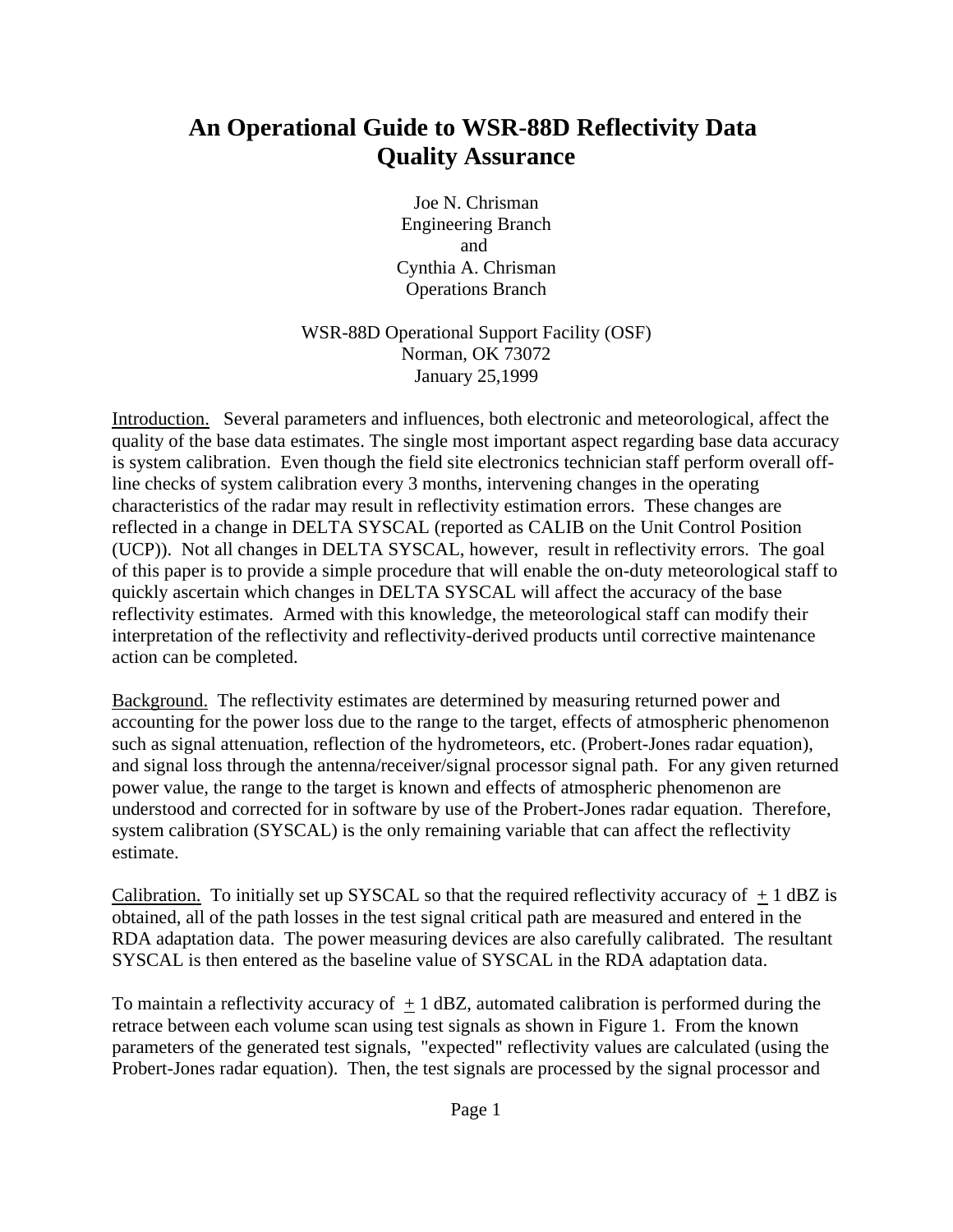"measured" reflectivity values are calculated. The "expected" reflectivity values are compared to the "measured" reflectivity values and the SYSCAL is adjusted to force the "measured" values to equal the "expected" values. This *new* SYSCAL will be used during the next volume scan to "correct" the weather data reflectivity values for current system operating conditions.

The quantity which is displayed, DELTA SYSCAL (reported as CALIB on the UCP), is the difference between this baseline SYSCAL and the value of the *new* SYSCAL calculated by the latest on-line automated system calibration process. After manual calibration, the DELTA SYSCAL value should initially be very close to zero. Any subsequent departure from zero is an indication that something has changed from the benchmark calibration conditions.

This process for correcting the weather signal strength assumes that the test signal characteristics do not change and that the transmitted power is measured correctly. Any deviations from this ideal situation will cause inaccuracies in the determination of DELTA SYSCAL and therefore result in reflectivity estimation errors.



A closer examination of Figure 1 reveals that there are actually three signal paths that must be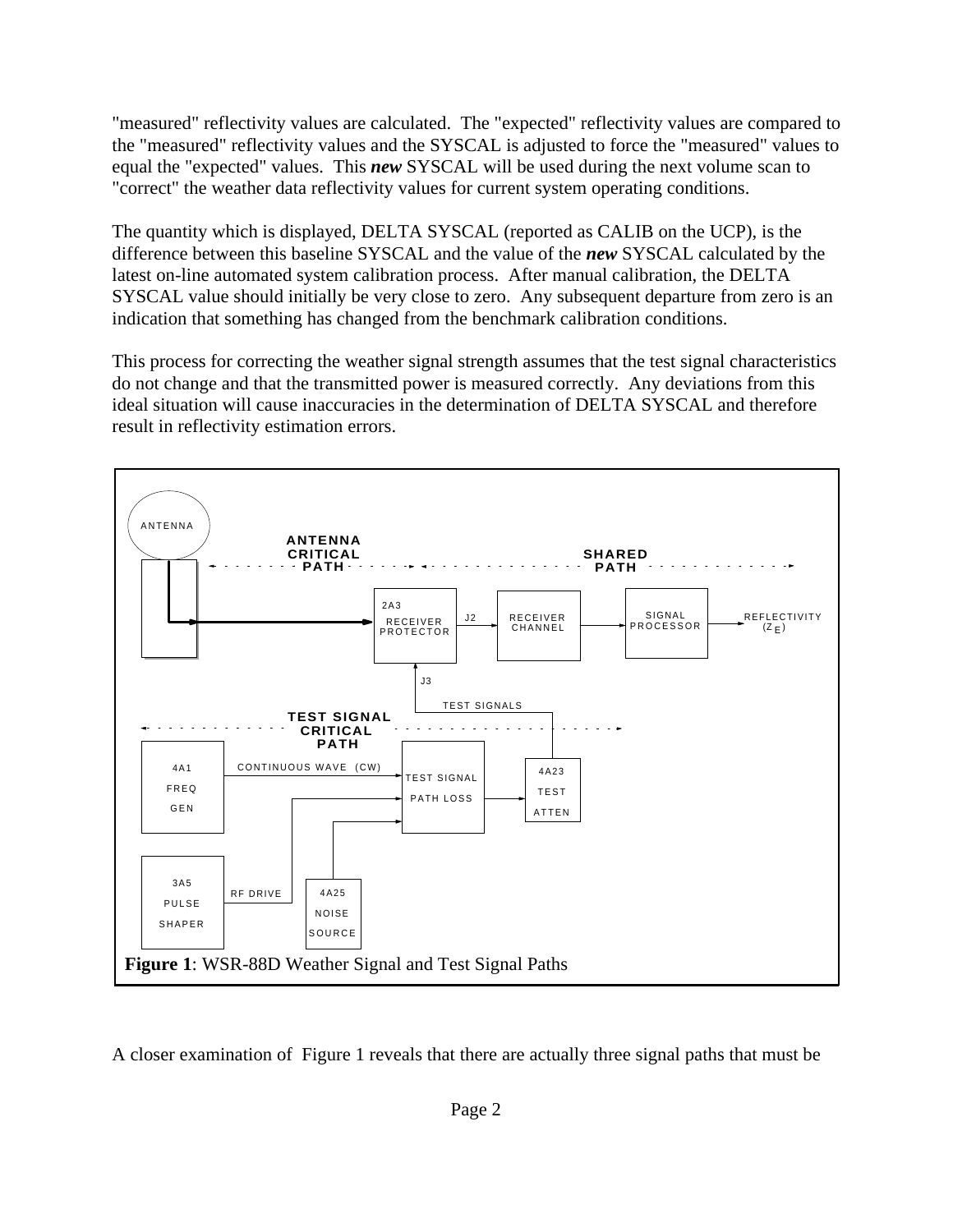considered when discussing reflectivity calibration.

*Antenna Critical Path*. This is the path that *only* the weather signal passes through. The path is from the radar antenna through the waveguide and into the receiver front end. Since the path losses in this path are mainly a function of the physical parameters of the antenna and waveguide, changes in this path are small and are not considered in the analysis that follows.

*Test Signal Critical Path*. This is the path that *only* the test signals pass through. This path is from the test signal generation and calibration components to the receiver front end. Changes in these path losses will directly cause reflectivity errors and are a major concern.

*Shared Path*. This is the path from the receiver front end through the receiver and on to the signal processor that the two signals (weather and test) share. Changes in the path losses through the Shared Path are corrected by DELTA SYSCAL and do not result in reflectivity errors.

NOTE: In addition to the path losses shown in Figure 1, reflectivity accuracy is also affected by the following two factors:

Transmitted Power Measurements. Since the transmitted power is a component of the Probert-Jones radar equation, inaccuracies in the measurement of this parameter will cause reflectivity errors.

Antenna Pointing Accuracy. Inaccuracies in the pointing precision of the antenna, while not directly affecting the calculation of the reflectivity estimate, do cause problems with the WSR-88D products. The pointing accuracy of the antenna is checked as a standard Preventive Maintenance Inspection item every 28 days.

Reflectivity Error. There are several things that can cause a change in SYSCAL. Some changes are properly corrected by DELTA SYSCAL, preserving reflectivity accuracy, while other changes improperly alter DELTA SYSCAL, causing reflectivity errors. The following table details these changes.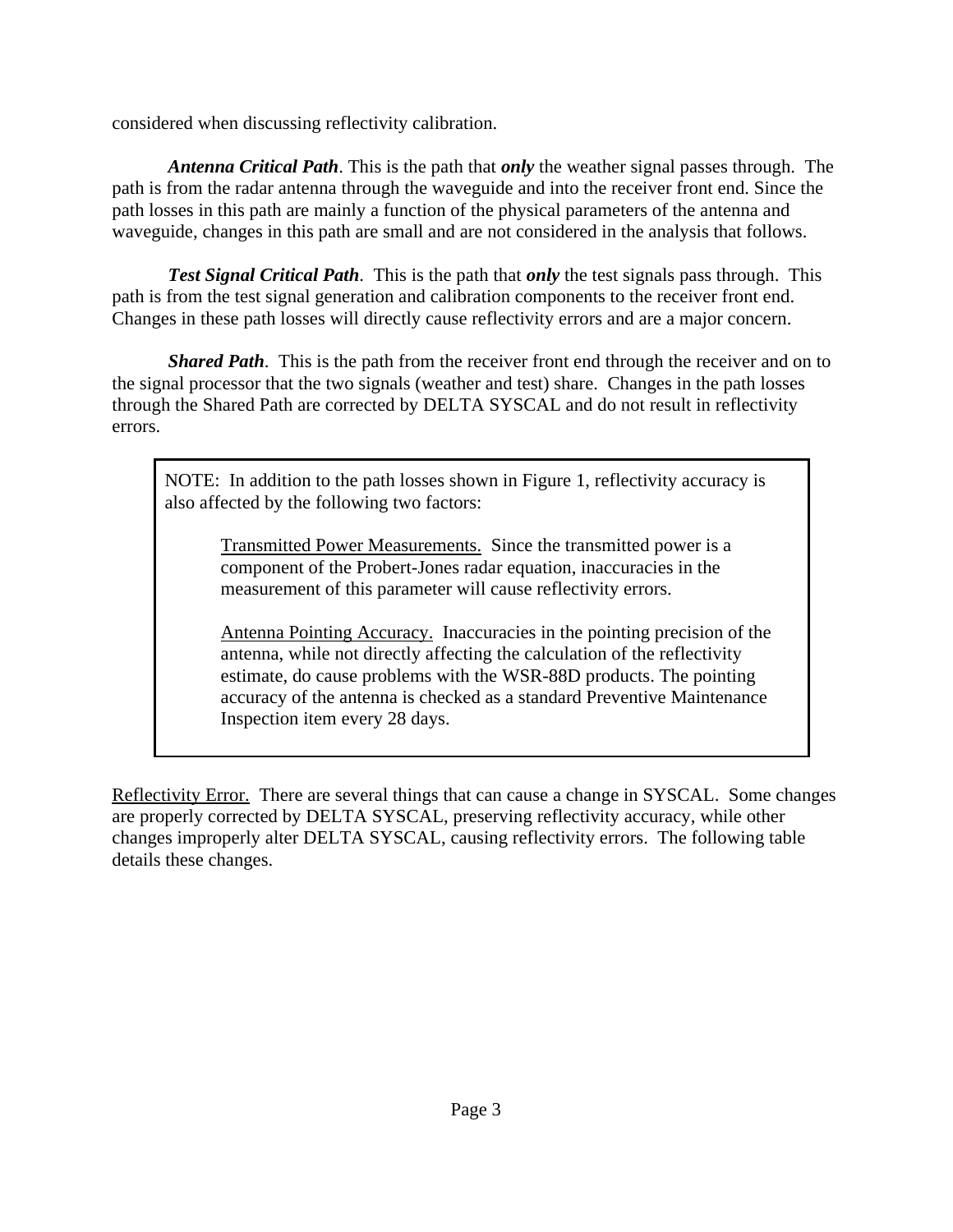| Change                                        | <b>Result</b>                                                                            |
|-----------------------------------------------|------------------------------------------------------------------------------------------|
| Transmitted power (Pt) (correctly measured)   | Reflectivity estimates corrected by DELTA<br>SYSCAL. No resultant reflectivity error.    |
| Transmitted power (Pt) (incorrectly measured) | Reflectivity estimates improperly altered by<br>DELTA SYSCAL causing reflectivity error. |
| Shared Path (SP) Loss                         | Reflectivity estimates corrected by DELTA<br>SYSCAL. No reflectivity error.              |
| <b>Test Signal Critical Path</b>              | Reflectivity estimates improperly altered by<br>DELTA SYSCAL causing reflectivity error. |

Of the 4 classifications, two (changes in the transmitted power (Pt) (correctly measured) and Shared Path loss) are corrected by DELTA SYSCAL and *do not* result in operational reflectivity data inaccuracies. However, the other 2 classifications (changes in the transmitted power (Pt) (incorrectly measured) and changes in the Test Signal Critical Path loss) *do* cause reflectivity errors and result in inaccurate base reflectivity products and in fallacious reflectivity-based, algorithm-derived products.

Impacts of Reflectivity Errors. Reflectivity estimate accuracy is of prime importance to warning meteorologists and hydrologists because of the estimate's impact on reflectivity-based algorithm performance. Of particular note is the sensitivity of the Hail Detection Algorithm (HDA) and Precipitation Processing System (PPS) to errors in base reflectivity estimates.

The primary input to the HDA is the maximum reflectivity of a storm's two dimensional (2D) components. It is impossible to anticipate the exact effect of a reflectivity estimate error on the HDA since the HDA output for each storm depends on the storm's vertical reflectivity profile, the heights of the 0 and -20 degree Celsius levels, and, to a lesser extent, the range from the radar.

However, we can make the general statement that a negative reflectivity error will result in a decrease in HDA's estimates and a positive reflectivity error will result in an increase in HDA estimates. It should be noted that test cases have shown that even reflectivity estimate errors as small as 1 dB may affect all three of the HDA's outputs (i.e., the Probability of Hail (POH), Probability of Severe Hail (POSH) and Maximum Expected Hail Size (MEHS) estimates).

Unlike the ambiguity of the impact on HDA performance, PPS performance impacts can be approximated. During a significant rainfall event, reflectivity estimation errors caused by small variations in radar calibration can negatively impact product accuracy and forecast and warning decisions. Consider the following:

A 40 dBZ return has a -1 dB reflectivity error. Using the  $Z = 300R^{1.4}$  relationship, this error would cause the precipitation accumulation algorithm to estimate a .48 in/hr rainfall rate instead of the .57 in/hr rate that is actually occurring. Though this underestimation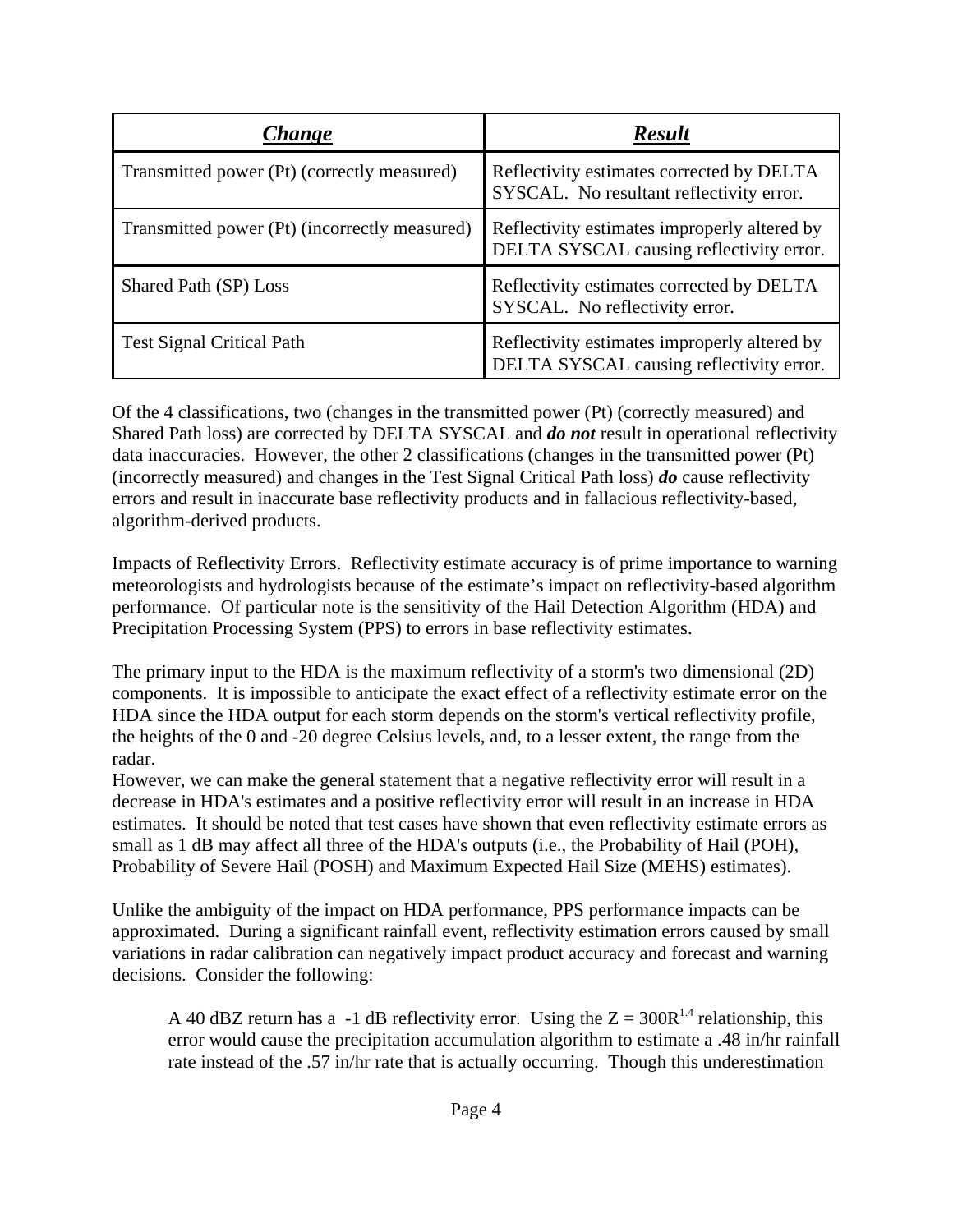of almost .10 in/hr may seem relatively small, the cumulative effect over time can result in significant precipitation accumulation underestimation over the life of an event.

If the same return (40 dBZ) had a -4 dB reflectivity error, the precipitation accumulation algorithm would estimate a .48 in/hr rainfall rate instead of the .93 in/hr that is actually occurring. In this case, the actual rainfall would be almost 2 times the radar-estimated rainfall accumulation. The cumulative effect of this type of accumulation error can compromise warning and forecast decisions (e.g., rainfall is estimated at 2.00 inches over a watershed where the actual amount is almost 4 inches).

Use of a tropical Z/R relationship ( $Z = 250R^{1.2}$ ) exacerbates the problem. The same 40 dBZ return with a -4 dB reflectivity error would result in a .85 in/hr rainfall rate instead of the 1.83 in/hr rainfall rate that is actually occurring. This results in an underestimation of approximately 1.00 inch per hour, which becomes extremely significant over time.

On the other side of the coin, the radar can experience a positive reflectivity error  $(X$ dBZ) which would result in overestimated precipitation accumulation errors. For example, a 40 dBZ return with a reflectivity error of +4 dB would result in an actual rainfall accumulation of approximately ½ of the radar-estimated accumulation amount using the  $Z = 300R^{1.4}$  relationship.

Calculating the Reflectivity (Z) Error. Since there is not an automated function to determine reflectivity accuracy in real time, some operators turn to the DELTA SYSCAL value to provide insight into the radar's calibration. A small DELTA SYSCAL  $(-1.5$  dB to  $+1.5$  dB) is a good indication that the reflectivity estimates are okay. However, if the DELTA SYSCAL value exceeds + 1.5 dB, a significant change from the baseline condition has occurred. Large DELTA SYSCAL values may be due to factors which do not cause reflectivity estimation errors. On the other hand, a larger than normal DELTA SYSCAL value may indicate system path loss changes that do result in reflectivity errors. In either case, relying on DELTA SYSCAL alone does not provide enough information to determine the effect on the accuracy of the reflectivity estimates.

NOTE: A DELTA SYSCAL outside the range -1.5 dB to +1.5 dB should be investigated by the electronics maintenance staff.

The

reflectivity error component of a larger than normal DELTA SYSCAL is the quantity that determines reflectivity accuracy. Knowing the reflectivity error quantity provides valuable operational insight into product interpretation and application of reflectivity and reflectivityderived products to the forecast and warning processes. Unfortunately, the system does not automatically calculate this value.

Fortunately, however, a simple procedure for solving for this quantity has been developed by the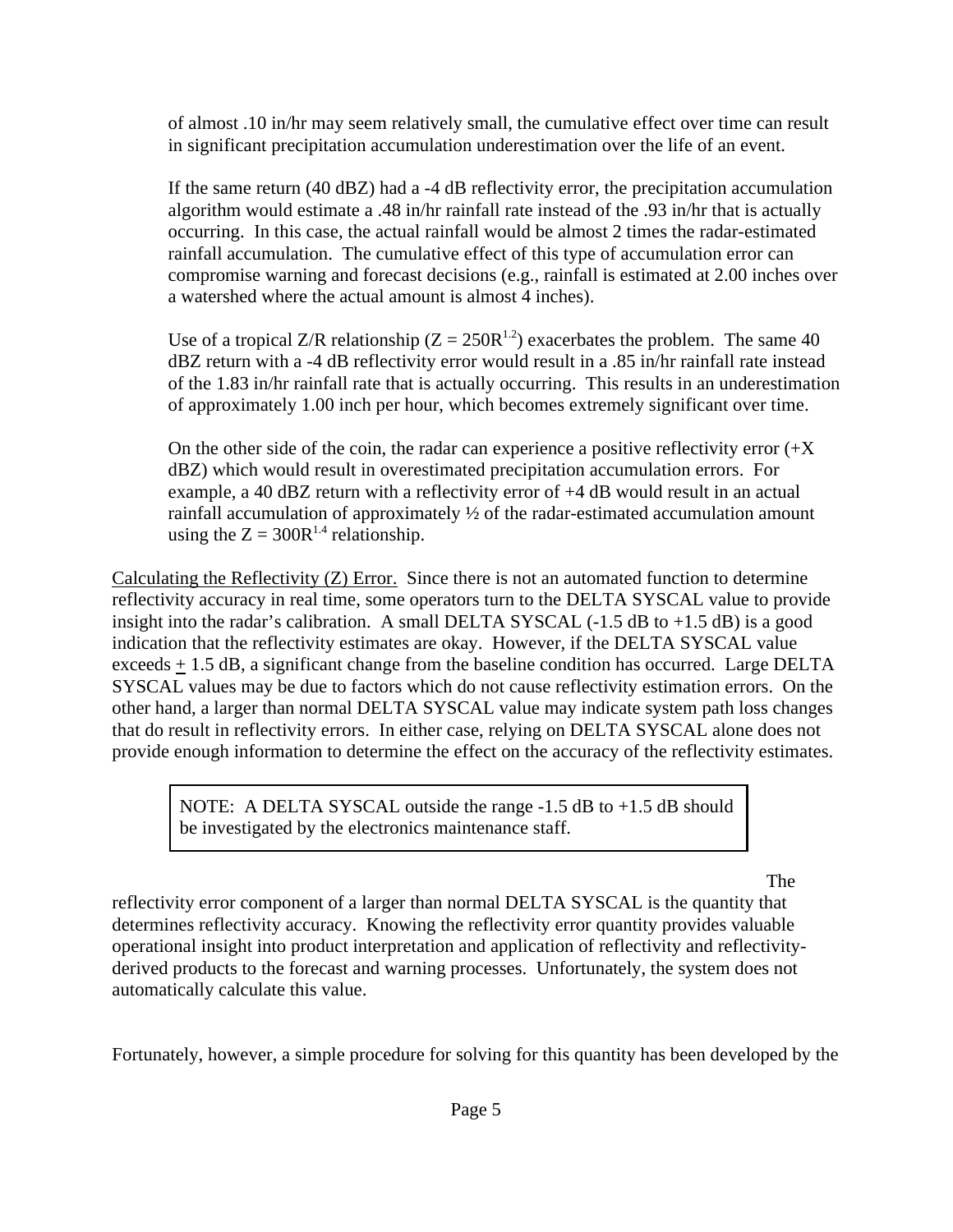Operational Support Facility. The procedure to calculate the estimated reflectivity error while the WSR-88D system remains operational is fairly straightforward and takes less than a minute. This procedure has an accuracy of  $+1$  dB, provided that the system has been previously calibrated correctly and that no RDA Maintenance Mandatory Alarms exist. (Both are generally good assumptions.)

Calculating the reflectivity error only requires four parameters and a scientific calculator. Of these parameters, CALIB, SHORT PULSE LIN CHAN NOISE, and ANT PK PWR are available from the Unit Control Position (UCP) RDA Status menus. The fourth parameter, expected Microwave Loss (M/WAVE LOSS*(expected)*), is a constant value for your site that was determined during site acceptance and is available from the electronics technician staff.

Once the required 4 parameters are collected, the 5 simple calculations listed below will provide an estimated reflectivity error.

Ratio = Antilog ([M/WAVE LOSS*(expected)*] / 10) Ant Peak Power*(expected)* = 700 KW / Ratio Transmitted Power (Pt) Error = 10 log(Ant Peak Power*(expected)* / ANT PK PWR*(measured)*) Shared Path (SP) Error =  $10 \log(0.200E - 5 /$  SHORT PULSE LIN CHAN NOISE) Reflectivity Error Estimate = CALIB - Pt Error - SP Error

Applying the Reflectivity (Z) Error Estimate in Routine Hydrologic Operations. **The meteorological staff can use this calculated reflectivity error estimate to mentally adjust their radar data interpretation to compensate for the overestimation or underestimation in reflectivity estimates.** Although this process is applicable to all reflectivity-derived products, it is extremely valuable when used to adjust precipitation estimates. Even though the effect of reflectivity errors on precipitation accumulation estimates is not linear for all reflectivity values, it can be closely approximated and applied in a table to assist the forecaster adjusting the accumulation rates based on the calculated reflectivity error. As illustrated in Table 1 below, a simple "fudge factor" can be used to mentally adjust precipitation accumulation estimates once any reflectivity error is known.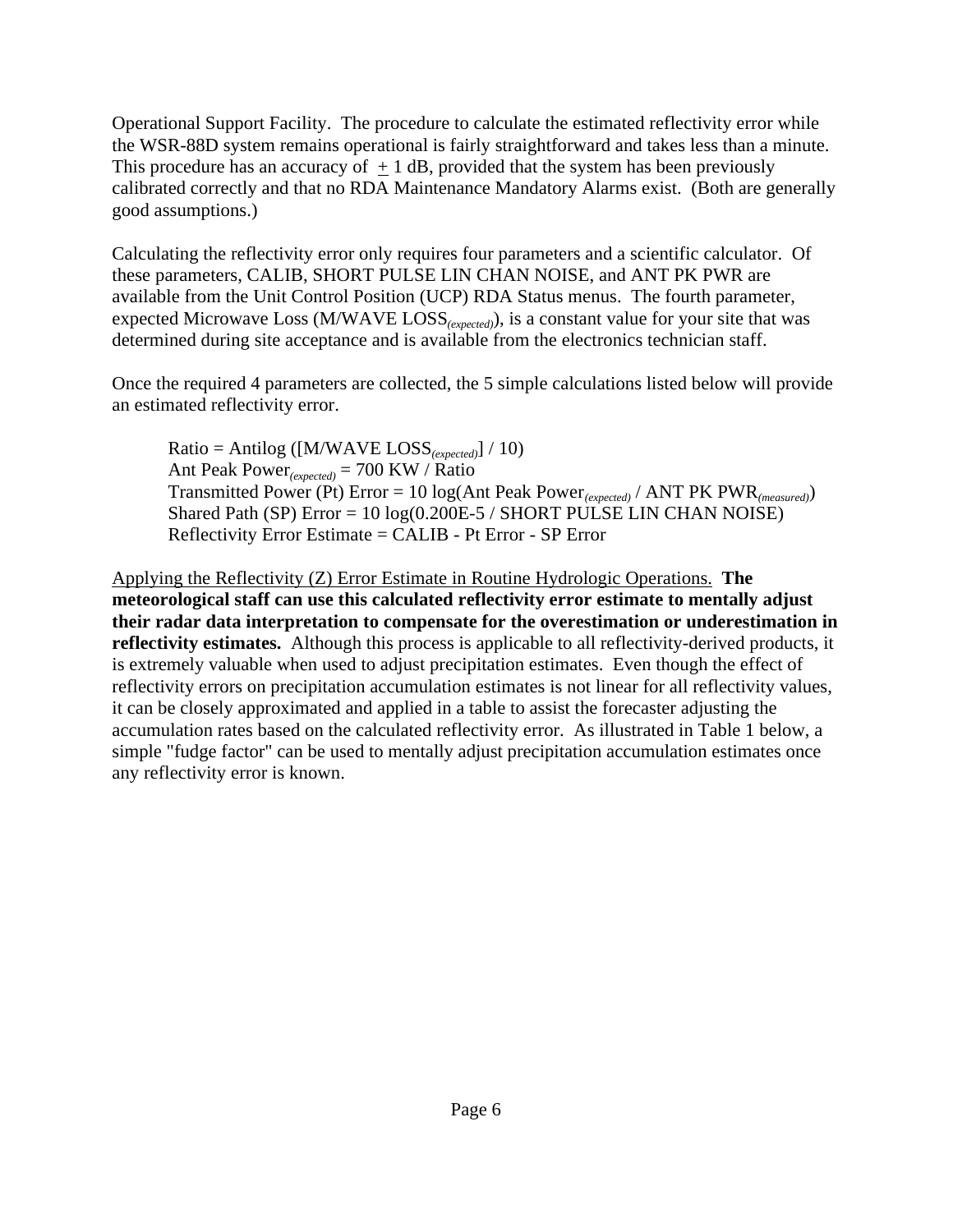| Table 1<br>Precipitation Accumulation "Fudge Factors" to Compensate for<br><b>Estimated Reflectivity Errors</b> |                                                                      |                                                                         |  |  |
|-----------------------------------------------------------------------------------------------------------------|----------------------------------------------------------------------|-------------------------------------------------------------------------|--|--|
| Estimated<br><b>Reflectivity Error</b>                                                                          | Fudge Factor for $Z = 300 R^{1.4}$                                   | Fudge Factor for $Z = 250$ R <sup>1.2</sup>                             |  |  |
| $-4 dB$                                                                                                         | rain rate will be 52% actual<br>(multiply accumulation by 2)         | rain rate will be 44% actual<br>(multiply accumulation by 2.25)         |  |  |
| $-3 dB$                                                                                                         | rain rate will be 60% actual<br>(multiply accumulation by 1.7)       | rain rate will be 55% actual<br>(multiply accumulation by 1.8)          |  |  |
| $-2 dB$                                                                                                         | rain rate will be 72% actual<br>(multiply accumulation by 1.4)       | rain rate will be 67% actual<br>(multiply accumulation by 1.5)          |  |  |
| $-1$ dB                                                                                                         | rain rate will be 85% actual<br>(multiply accumulation by 1.2)       | rain rate will be 80% actual<br>(multiply accumulation by 1.25)         |  |  |
| $\pm 0$ dB                                                                                                      | No calibration-based rain rate error<br>(multiply accumulation by 1) | No calibration based rain rate<br>error<br>(multiply accumulation by 1) |  |  |
| $+1$ dB                                                                                                         | rain rate will be 118% actual<br>(multiply accumulation by .85)      | rain rate will be 125% actual<br>(multiply accumulation by .8)          |  |  |
| $+2 dB$                                                                                                         | rain rate will be 140% actual<br>(multiply accumulation by .7)       | rain rate will be 150% actual<br>(multiply accumulation by .65)         |  |  |
| $+3 dB$                                                                                                         | rain rate will be 166% actual<br>(multiply accumulation by .6)       | rain rate will be 183% actual<br>(multiply accumulation by .55)         |  |  |
| $+4 dB$                                                                                                         | rain rate will be 192% actual<br>(multiply accumulation by .5)       | rain rate will be 225% actual<br>(45. multiply accumulation by)         |  |  |

To facilitate operational implementation of calculating the reflectivity error estimate, a detailed procedure for this process is included in Attachment 1. The procedures in Attachment 1 will determine whether the error is isolated to the Shared Path, where it is compensated for by DELTA SYSCAL or, if not, provide suggested corrective action guidance. An example case using the procedures in Attachment 1 are included in Attachment 2.

Additionally, Mr. Dave Floyd and Mr. Don Rinderknecht, OSF Operations Training Branch (OTB), have provided an easy to use windows program that automatically performs these calculations (see Attachment 3 for an example of the program output). To use the program, simply input the required 4 parameters. The Transmitted Power (Pt) Error, Shared Path (SP)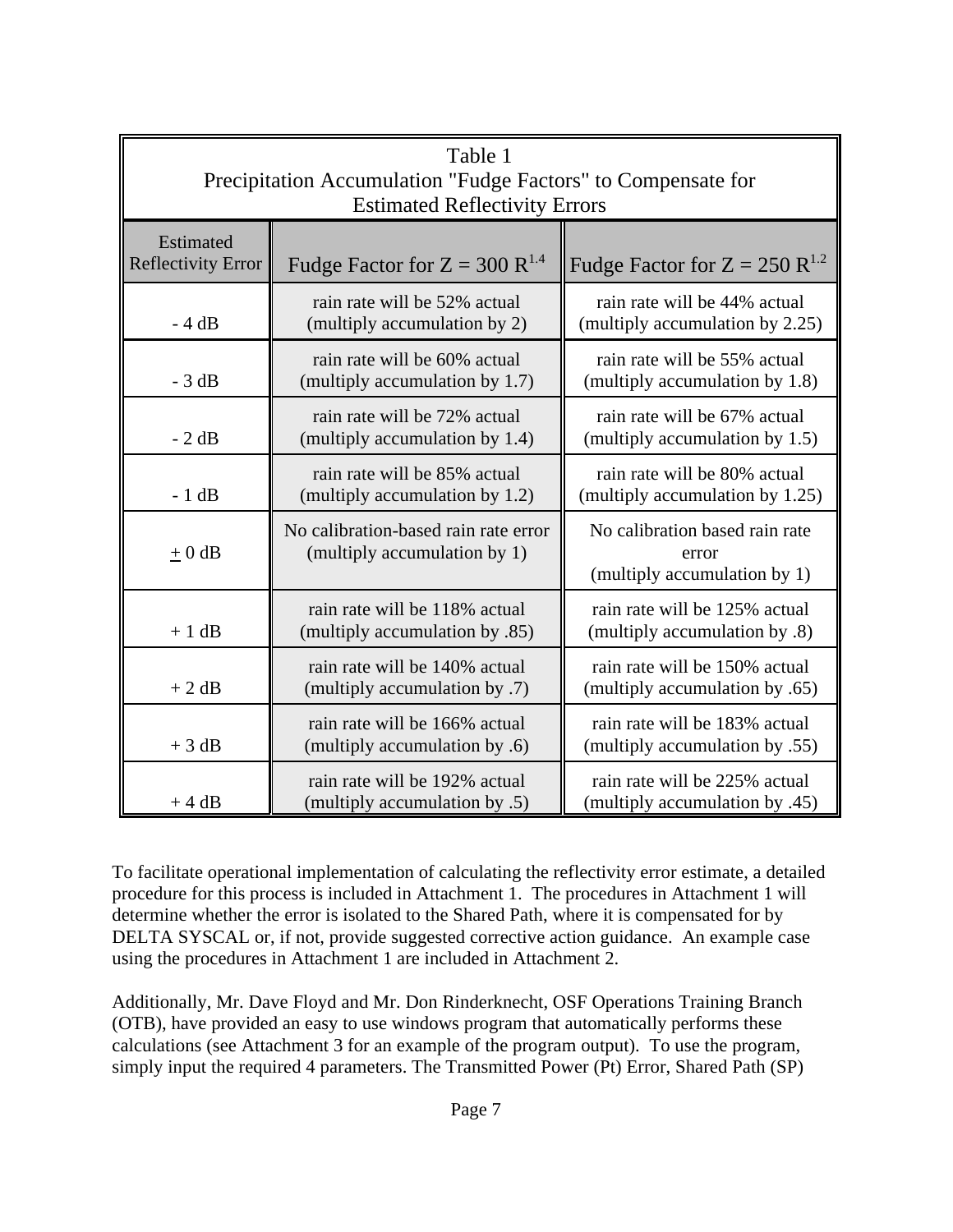Error and final Reflectivity Error Estimate are then calculated and displayed. To obtain the executable file or source code, visit the OSF OTB Homepage (http://www.osf.noaa.gov/otb/papers/z-error/).

Summary. Using the procedure described in this publication, operational meteorological personnel can quickly calculate an estimated reflectivity error in real time. By knowing the reflectivity error being incorporated into the reflectivity estimates, the meteorological staff can mentally adjust their radar data interpretation of reflectivity and reflectivity-derived products to compensate for the overestimation or underestimation in reflectivity data values. Additionally, this estimated reflectivity error can be used to notify the electronics maintenance staff that a change in system performance has occurred. This notification can be made well in advance of when it might have been detected by routine maintenance activities.

Acknowledgments. A special thanks to William Urell, senior hardware engineer in the Engineering Branch of the WSR-88D Operational Support Facility, whose unparalleled knowledge and patient tutoring facilitated the completion of this work.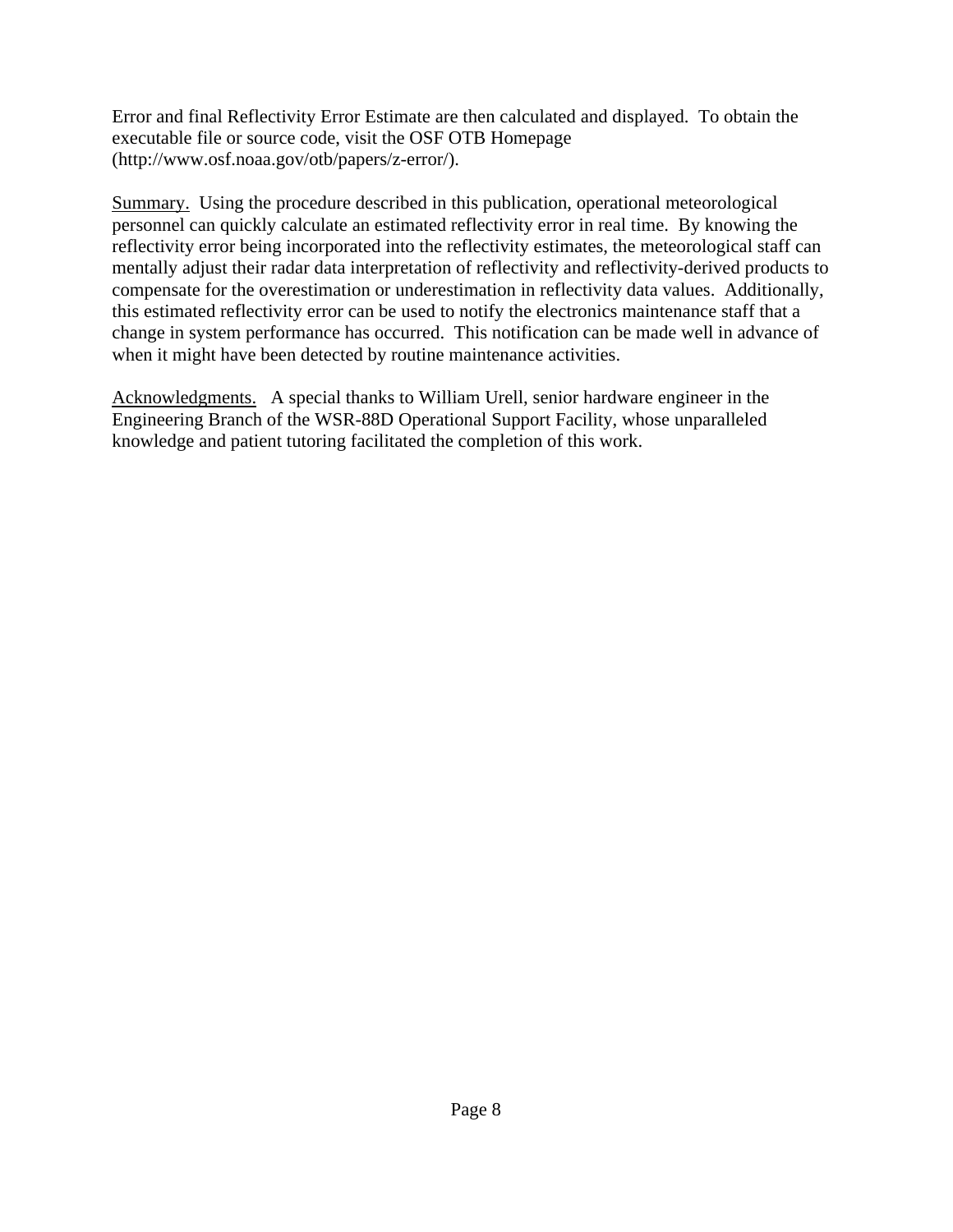### ATTACHMENT 1

### **OPERATIONAL REFLECTIVITY ERROR ESTIMATE PROCEDURE**

(Extracted from the NWS EHB 6-510, paragraph 6-6.28.1.4.3)

Data Collection:

1. From the electronics technician staff obtain the M/WAVE LOSS*(expected)* +\_\_\_\_\_\_\_\_\_ This quantity is the sum of several RDA adaptation data parameters as detailed in the RDA Maintenance Manual NWS EHB 6-510, paragraph 6-6.28.1.3

*(NOTE: This should be a constant value and should not change until major maintenance action is performed on the RDA waveguide assembly)* 

2. Ensure the system is operating in VCP 21.

3. From the UCP, display the RDA RECEIVER SIGNAL PROCESSOR STATUS menu (ST,RD,R) and record the values of the following two parameters:

CALIB \_\_\_\_\_\_\_\_\_\_ SHORT PULSE LIN CHAN NOISE \_\_\_\_\_\_\_\_\_\_

4. From the UCP, display the RDA TRANSMITTER STATUS menu (ST,RD,TR) and record the values for the following parameter:

ANT PK PWR*(measured)* \_\_\_\_\_\_\_\_\_\_

Reflectivity Error Calculation:

*(NOTE: For the following steps, round off the dB calculations to the nearest hundredth.)* 

- 5. From Step 1 above, enter the absolute value of the M/WAVE  $\text{LOSS}_{\text{(expected)}}$  + Note: The M/WAVE LOSS*(expected)* value is a constant value for your site.
- 6. Calculate the expected ratio of transmitter power to antenna power as follows:

Ratio = Antilog (M/WAVE LOSS*(expected)* / 10)  $Ratio = \_$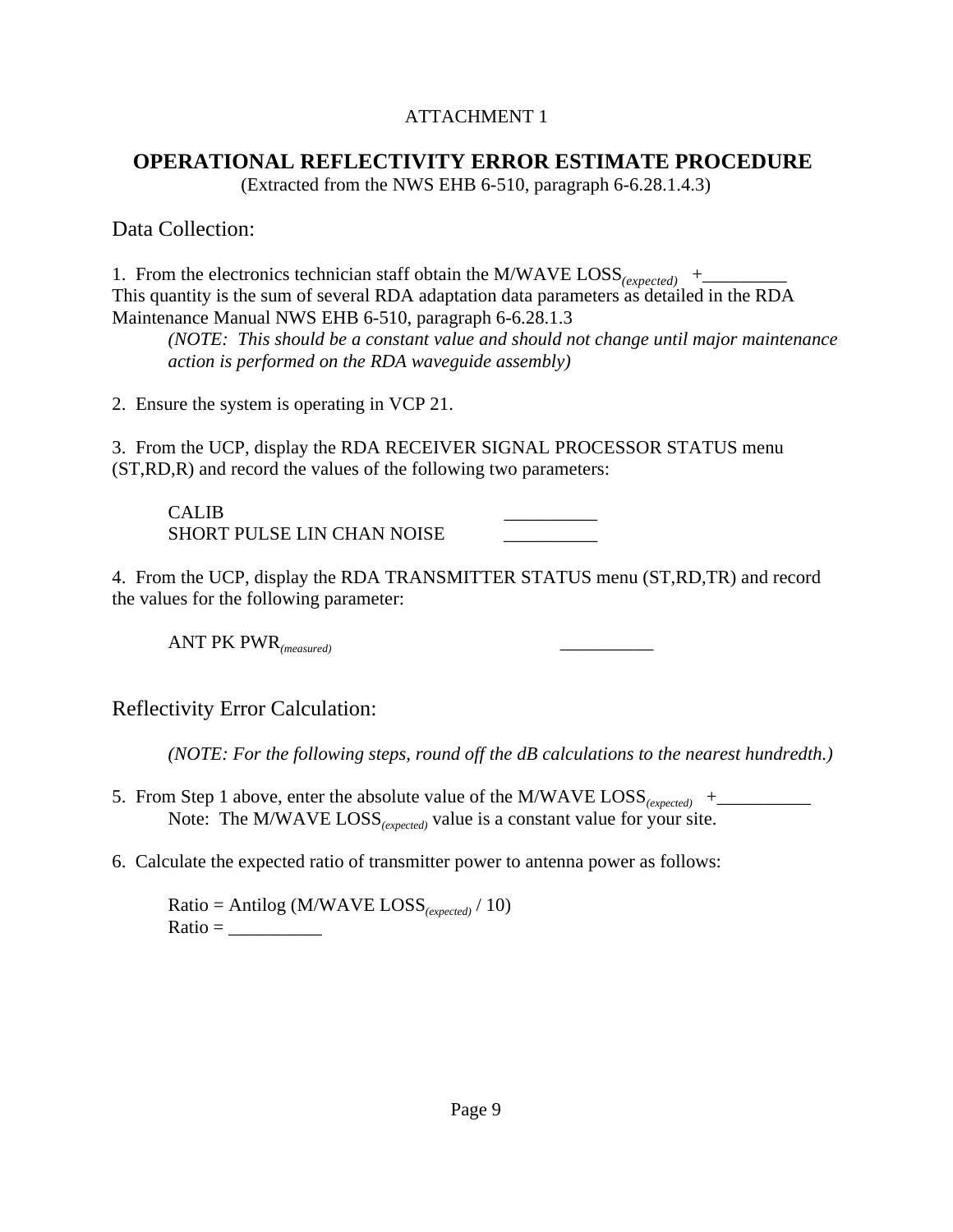7. Calculate the Ant Peak Power*(expected)* as follows:

Ant Peak Power*(expected)* = 700 kW / Ratio Ant Peak Power*(expected)* = 700kW/\_\_\_\_\_ Ant Peak  $Power_{(expected)} =$   $\_\_\_\_\_\_\_$  kW

8. Calculate the Transmitted Power (Pt) error as follows: Pt Error = 10 log(Ant Peak Power*(expected)* / ANT PK PWR*(measured)* from Step 4) Pt Error =  $10 \log(\_ \ \ \_ \ \ \text{kW} / \_ \ \ \_ \ \ \text{kW})$ Pt Error  $=$  dB

If the Pt error is outside the range of  $-0.3$  dB to  $+0.3$  dB, inform the electronics maintenance staff of the Pt error value. The transmitter output power and/or the power monitors need to be checked and /or repaired if the Reflectivity Error Estimate is outside the range of -1.0 dB to +1.0 dB. If the Reflectivity Error Estimate is within the range of  $-1.0$  dB to  $+1.0$  dB, corrective efforts can be accomplished during normal scheduled maintenance.

**An error caused by a change in Pt** *is* **corrected by DELTA SYSCAL and** *does not* **result in inaccurate reflectivity estimates. However, an error in Pt caused by a faulty power monitor is not detectable by the system,** *is not* **corrected by DELTA SYSCAL, and results in inaccurate reflectivity estimates.**

9. Calculate the change in Shared Path (SP) Error as follows:

SP Error  $= 10 \log(0.200E-5 /$  SHORT PULSE LIN CHAN NOISE from Step 3)  $SP Error = 10 log(0.200E-5 / \_$  $SP Error =$  dB

If the SP Error is outside the range of  $-0.8$  dB to  $+0.8$  dB, notify the electronics maintenance staff. The receiver needs to be checked and /or repaired if the Reflectivity Error Estimate is outside the range of  $-1.0$  dB to  $+1.0$  dB. If the Reflectivity Error Estimate is within the acceptable range, corrective efforts can be accomplished during normal scheduled maintenance.

**A change in Shared Path Loss (SP Error)** *is* **corrected by DELTA SYSCAL and** *does not* **result in inaccurate reflectivity estimates.**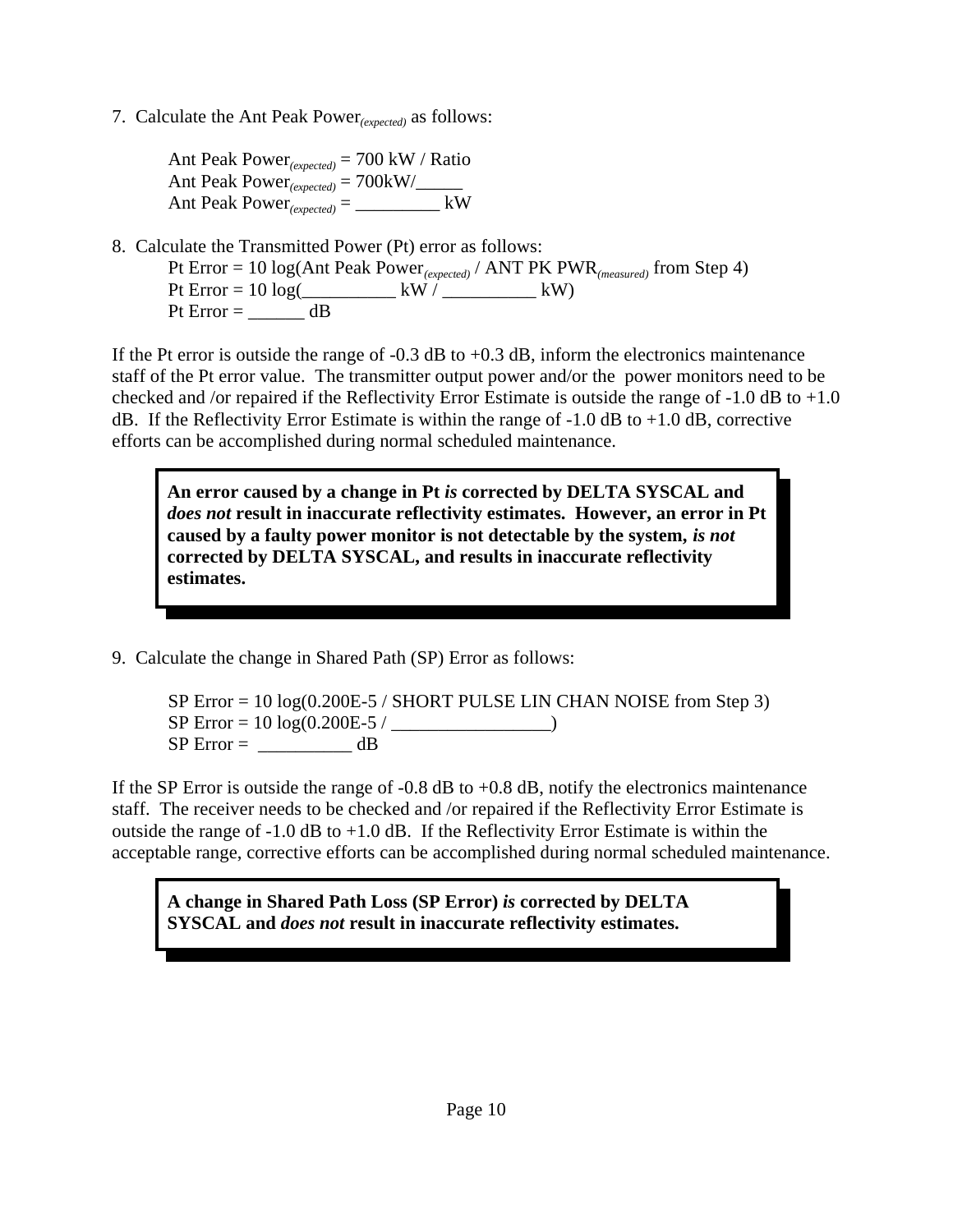10. Calculate the Reflectivity Error Estimate as follows:

Reflectivity Error Estimate = CALIB (Step 3)  $-$  Pt Error (Step 8)  $-$  SP Error (Step 9)

Reflectivity Error Estimate = \_\_\_\_\_\_\_ dB  $-$  \_\_\_\_\_\_\_ dB  $-$  \_\_\_\_\_\_ dB

Reflectivity Error Estimate = dB

The Reflectivity Error Estimate should be within the range of -1.0 dB to +1.0 dB.

Note: The Reflectivity Error Estimate is incorporated into all reflectivity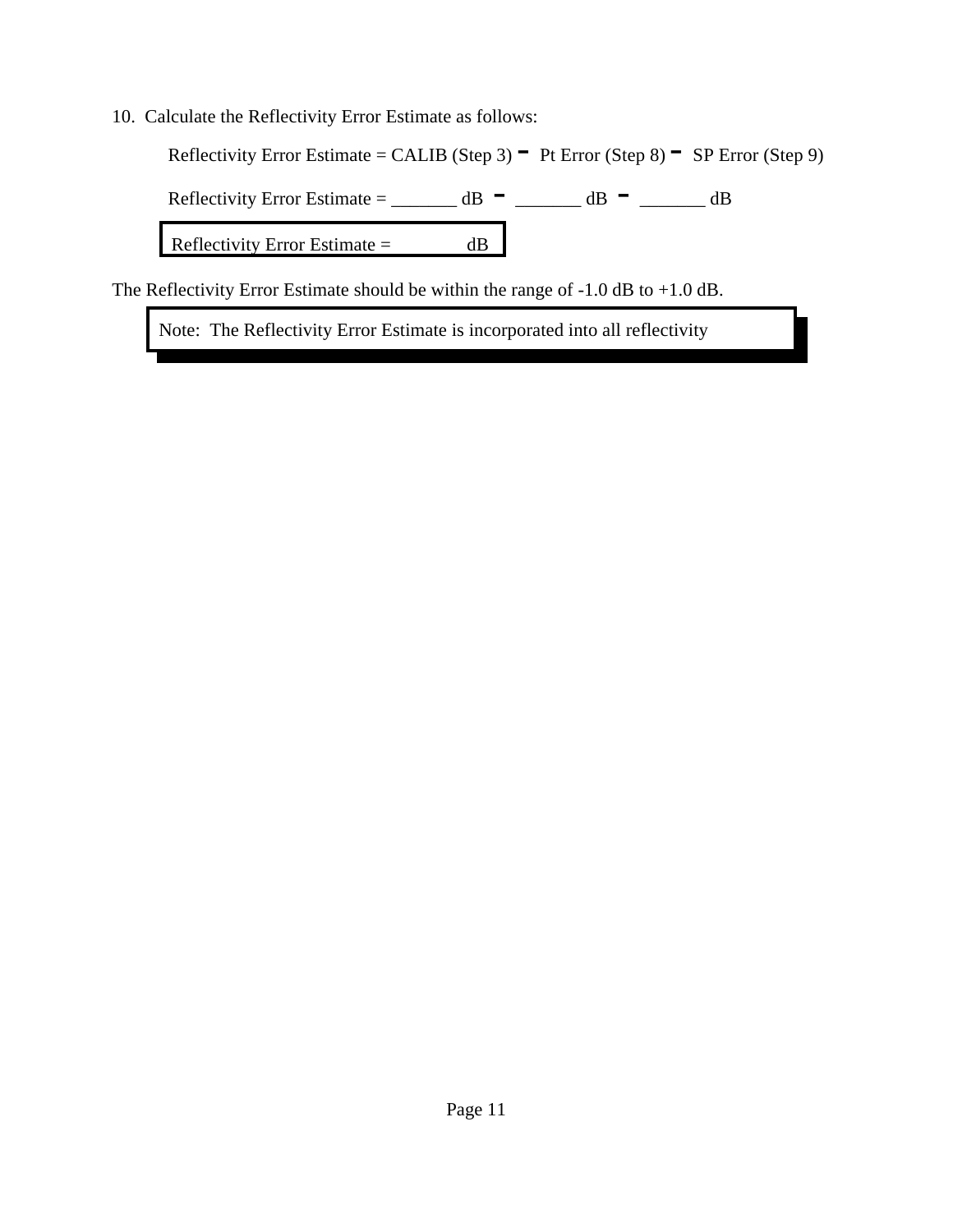### ATTACHMENT 2

# **OPERATIONAL REFLECTIVITY ERROR ESTIMATE PROCEDURE**

(Extracted from the NWS EHB 6-510, paragraph 6-6.28.1.4.3) *Example*

### Data Collection:

1. From the electronics technician staff obtain the M/WAVE  $\text{Loss}_{\text{(expected)}}$  + \_2.6 This quantity is the sum of several RDA adaptation data parameters as detailed in the RDA Maintenance Manual NWS EHB 6-510, paragraph 6-6.28.1.3

*(NOTE: This should be a constant value and should not change until major maintenance action is performed on the RDA waveguide assembly)* 

2. Ensure the system is operating in VCP 21.

3. From the UCP, display the RDA RECEIVER SIGNAL PROCESSOR STATUS menu (ST,RD,R) and record the values of the following two parameters:

| CALIB                             |           |
|-----------------------------------|-----------|
| <b>SHORT PULSE LIN CHAN NOISE</b> | 0.235E-05 |

4. From the UCP, display the RDA TRANSMITTER STATUS menu (ST,RD,TR) and record the values for the following parameter:

ANT PK PWR*(measured)* \_\_\_177KW\_\_\_\_\_

### Reflectivity Error Calculation:

*(NOTE: For the following steps, round off the dB calculations to the nearest hundredth.)* 

- 5. From Step 1 above, enter the absolute value of the M/WAVE  $\text{LOSS}_{(expected)}$  + 2.6 Note: The M/WAVE LOSS*(expected)* value is a constant value for your site.
- 6. Calculate the expected ratio of transmitter power to antenna power as follows:

Ratio = Antilog (M/WAVE LOSS*(expected)* / 10) Ratio =  $1.82$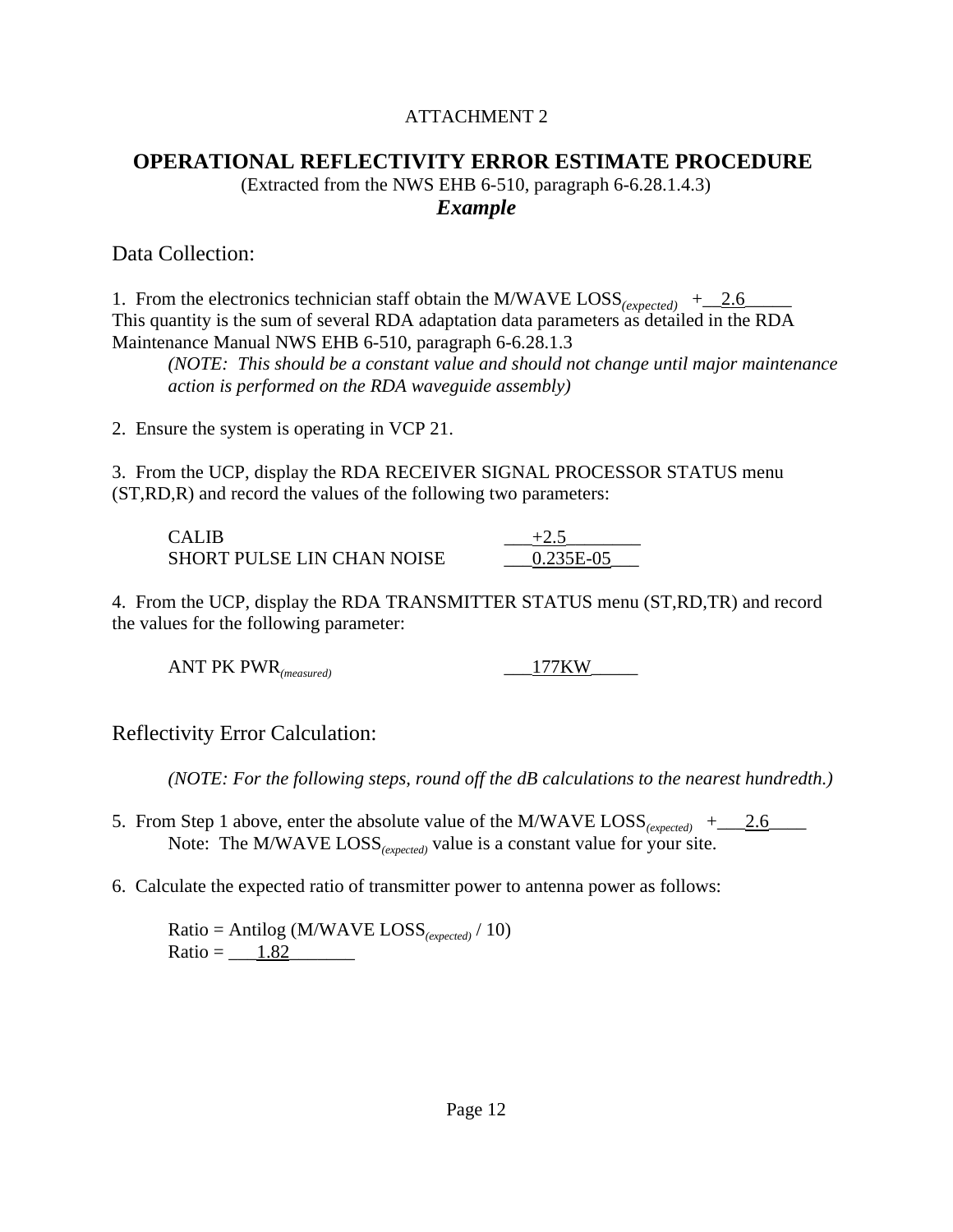7. Calculate the Ant Peak Power*(expected)* as follows:

Ant Peak Power*(expected)* = 700 kW / Ratio Ant Peak Power*(expected)* = 700 kW/\_1.82\_\_ Ant Peak Power $_{(expected)} =$   $\frac{384.61}{ }$  kW

8. Calculate the Transmitted Power (Pt) error as follows: Pt Error = 10 log(Ant Peak Power*(expected)* / ANT PK PWR*(measured)* from Step 4) Pt Error =  $10 \log(\frac{384.61}{kW}/\frac{177}{kW})$ Pt Error =  $+3.37$  dB

If the Pt error is outside the range of  $-0.3$  dB to  $+0.3$  dB, inform the electronics maintenance staff of the Pt error value. The transmitter output power and/or the power monitors need to be checked and /or repaired if the Reflectivity Error Estimate is outside the range of  $-1.0$  dB to  $+1.0$ dB. If the Reflectivity Error Estimate is within the range of  $-1.0$  dB to  $+1.0$  dB, corrective efforts can be accomplished during normal scheduled maintenance.

**An error caused by a change in Pt** *is* **corrected by DELTA SYSCAL and** *does not* **result in inaccurate reflectivity estimates. However, an error in Pt caused by a faulty power monitor is not detectable by the system,** *is not* **corrected by DELTA SYSCAL, and results in inaccurate reflectivity estimates.**

Calculate the change in Shared Path (SP) Error as follows:

SP Error  $= 10 \log(0.200E-5 /$  SHORT PULSE LIN CHAN NOISE from Step 3)  $SP Error = 10 log(0.200E-5 / \dots 235E-05)$  $SP Error =$   $-.70$  dB

If the SP Error is outside the range of  $-0.8$  dB to  $+0.8$  dB, notify the electronics maintenance staff. The receiver needs to be checked and /or repaired if the Reflectivity Error Estimate is outside the range of  $-1.0$  dB to  $+1.0$  dB. If the Reflectivity Error Estimate is within the acceptable range, corrective efforts can be accomplished during normal scheduled maintenance.

**A change in Shared Path Loss (SP Error)** *is* **corrected by DELTA SYSCAL and** *does not* **result in inaccurate reflectivity estimates.**

9.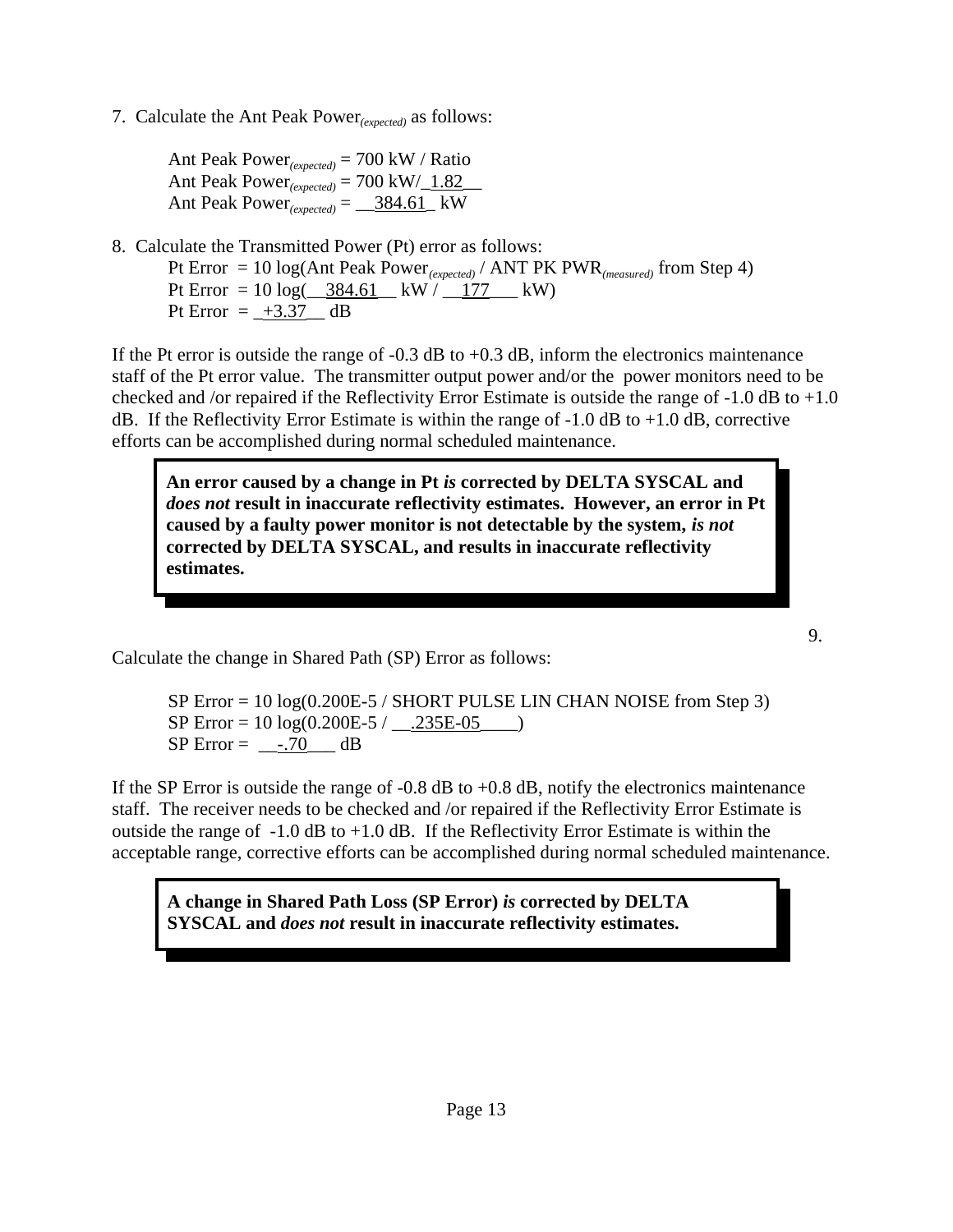10. Calculate the Reflectivity Error Estimate as follows:

Reflectivity Error Estimate = CALIB (Step 3)  $-$  Pt Error (Step 8)  $-$  SP Error (Step 9)

Reflectivity Error Estimate =  $-+2.5$  dB  $(-3.37)$  dB  $(-.70)$  dB

Reflectivity Error Estimate =  $-.17$  dB

The Reflectivity Error Estimate should

be within the range of  $-1.0$  dB to  $+1.0$  dB.

Note: The Reflectivity Error Estimate is incorporated into all reflectivity

*Notice that in this example the DELTA SYSCAL is high (+2.5 dB), but the resultant reflectivity error is only -.17 dB. The major reason for the large DELTA SYSCAL is 3.37 dB change in transmitted power from the baseline transmitted power (Pt Error calculated in step 4).*